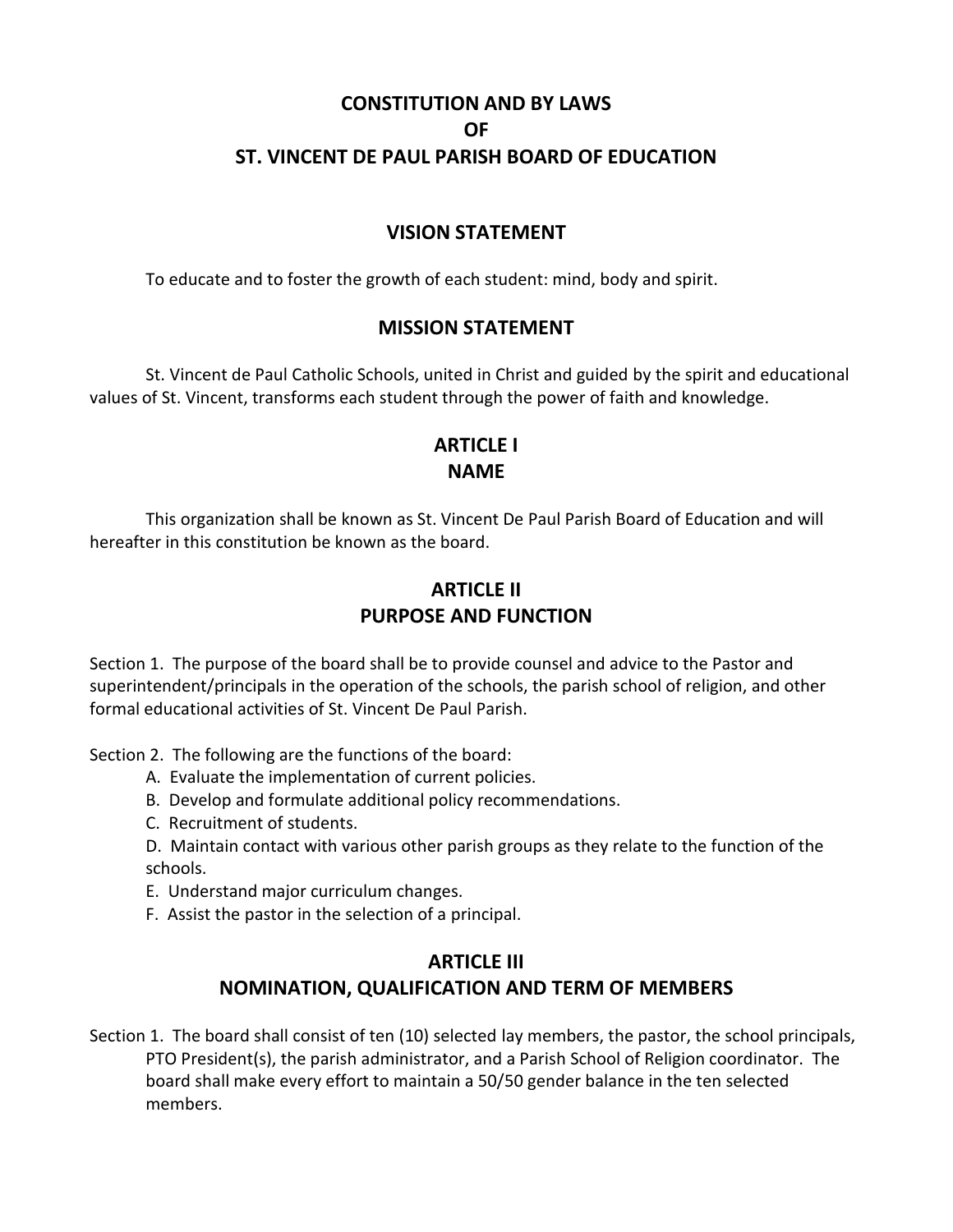Section 2. Members selected for the board should meet the following criteria:

A. Are members of one of the following parishes: St. Vincent de Paul of Perryville, Our Lady of Victory in Sereno, Christ the Savior of Brewer, St. Rose of Lima in Silver Lake, St. James of Crosstown, or St. Joseph of Highland; and/or are parents or guardians of students; and/or have an interest in and commitment to Catholic education and to the school's mission and vision.

B. Are available to attend meetings and periodic in-service programs and to participate in committee work.

- C. Ability to maintain high levels of integrity and confidentiality.
- D. Deal with situations as they relate to the good of the entire school community.

E. Be a credible witness of the Catholic faith (or to one's own religion) and to the community and beyond.

- Section 3. Voting members of the board shall be:
	- A. Pastor
	- B. Ten selected lay members
- Section 4. Non-voting members of the board shall be:
	- A. Parish Administrator
	- B. School Principals
	- C. Parish School of Religion Coordinator
	- D. PTO President(s)
- Section 5. A nominating committee will be comprised of four (4) members of the board to submit candidates to the pastor. The committee shall be formed in January. Committee members shall be comprised of the outgoing board members plus the board president. In the event the president is an outgoing member, the vice president (or secretary) shall also join the committee. The pastor will select, confirm and notify the candidates for appointment to the board. The pastor may choose, at his discretion, to post the list of candidates in the parish and school bulletins prior to confirmation allowing comment from the congregation and school families. Confirmation and appointment of new board members will be completed and reported at the May meeting with new terms commencing in August.
- Section 6. Each member shall serve a term of three years commencing August  $1<sup>st</sup>$  and terminating July  $31<sup>st</sup>$  or until replacements have been confirmed. Three members will retire from the board each year, except every third year when four members will retire and be replaced. Members may only serve two consecutive terms.
- Section 7. In the event that a member of the board has been absent without just cause from three regularly scheduled meetings during a twelve month period, the remaining members of the board may, at their discretion, determine and declare that a vacancy exists. Upon such declaration said member shall be deemed to have resigned from the board and will be notified as such by the board president.

Section 8. Whenever an irregular vacancy occurs on the board, refer to Section 5 of Article III for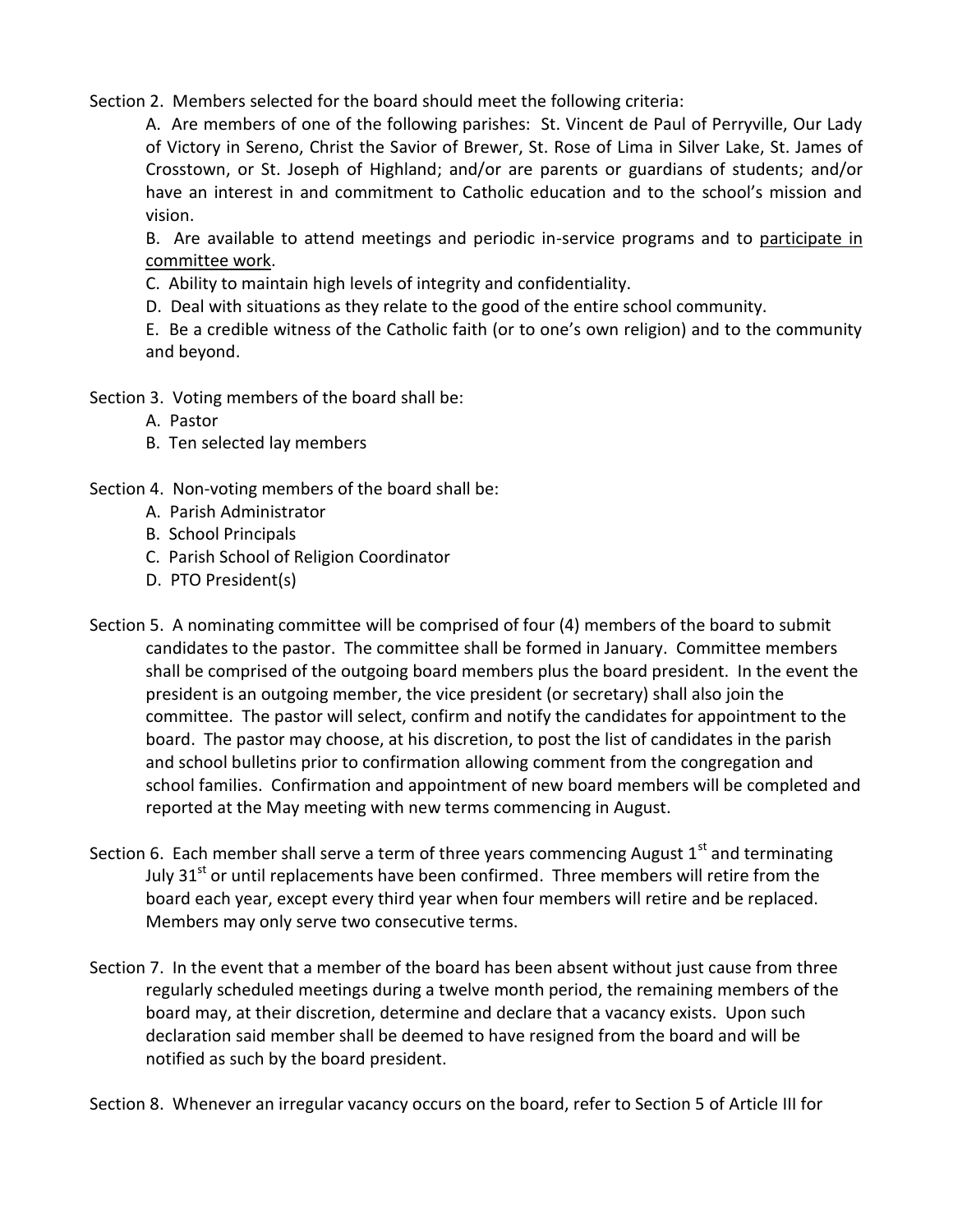replacement procedure. The remaining unexpired term will determine the term of office for the selected replacement. The pastor reserves the right to appoint board members as necessary.

Section 9. All members of the board shall serve without compensation.

# **ARTICLE IV OFFICERS AND DUTIES**

Section 1. The officers of the board shall consist of a President selected bi-annually, vice-President and Secretary who shall be selected annually by the board membership at the first regular meeting following the annual appointment of members. The president must have served at least one year on the Board of Education prior to being elected President of the board. The officers may succeed themselves.

Section 2. The respective duties of the officers and members are as outlined below.

- A. The President will:
	- 1. Preside at all board meetings
	- 2. Follow up on the committees' progress
	- 3. Call special meetings as deemed necessary
	- 4. Distribute the agenda to the board members prior to the meeting
	- 5. Represent the Board of Education at Parish Council upon request
	- 6. Appoint a member of the board to take minutes in the event of the secretary's absence

B. The vice-President will act in the absence of the president in all responsibilities of the president.

- C. The Secretary will:
	- 1. Take, maintain, and distribute minutes of the meetings
	- 2. Collect, maintain, and distribute board member binders
- D. The board members will:
	- 1. Represent the people in matters of educational policy. They act vicariously for the people and must be sensitive to their needs and concerns. However, they must be able to stand by the decisions of the board.
	- 2. Be informed on issues and try to be objective.
	- 3. Avoid the tendency to dominate discussions and work toward consensus.
	- 4. Not represent the board officially unless there has been explicit authorization. Members have no specific authority except when acting in an officially called meeting at which there is a legal quorum.
	- 5. Hold in strict confidence all matters discussed or brought before the board.
	- 6. Notify one of the standing officers in the event of an absence prior to the meeting.

# **ARTICLE V MEETINGS**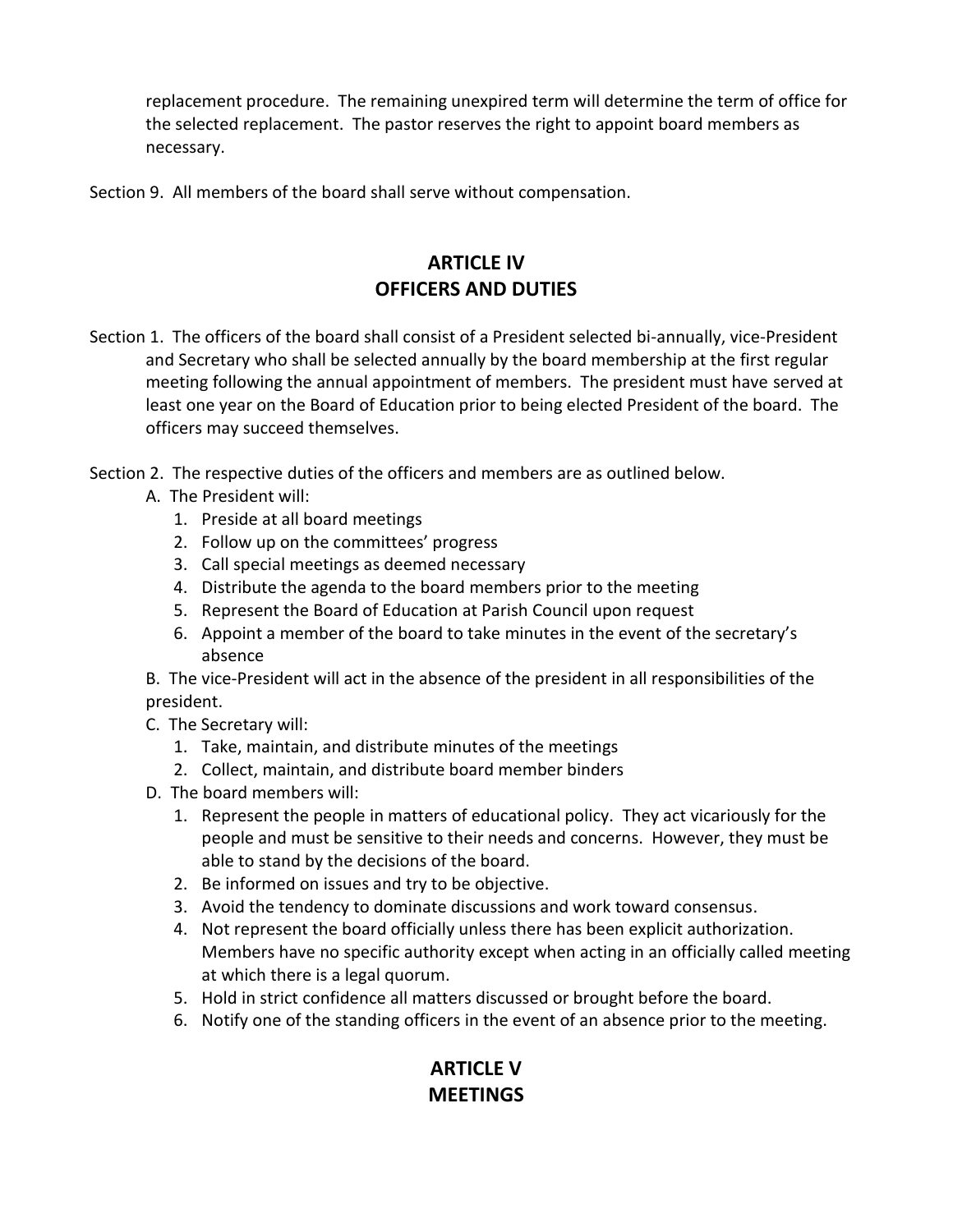- Section 1. The board will meet monthly at the commencement of the school year, beginning in August through May. Meeting dates and times will be established and a schedule will be distributed. Special meetings may be called as necessary.
- Section 2. Board meetings are open to parents and/or guardians of students of St. Vincent De Paul Catholic Schools and parishioners of the parishes of Northern Perry County unless otherwise designated by the pastor. Closed meeting sessions are not open for public attendance.
- Section 3. The ordinary order of business shall be:
	- A. Call to Order
	- B. Opening Prayer
	- C. Approval of minutes
	- D. Informational Reports
		- 1. Junior/Senior High Principal Report
		- 2. Elementary Principal Report
		- 3. Parish School of Religion Report
	- E. Action Items
	- F. Board Matters
		- 1. New Business
		- 2. Old Business
	- G. Pastor's Report
	- H. Closed Session (as needed)
	- I. Closing Prayer
	- J. Adjournment
- Section 4. Closed Sessions may be called by a motion and a majority vote by the board. Closed session attendees will consist of the pastor, all voting board members and others at the board's discretion.
- Section 5. Non-members who wish to address the board must submit their request to the board President seven days prior to the scheduled meeting. Presentations will be limited to 5 minutes unless otherwise approved by the board President. The President may waive this requirement at his/her discretion.
- Section 6. A majority of the selected members of the Board of Education will constitute a quorum. Unless otherwise provided, when a vote is taken upon any measure before the board, a quorum being present, a majority of the members voting on the measure shall determine the outcome thereof. The pastor only votes in the case of a tie.

# **ARTICLE VI COMMITTEES**

Section 1. The Board of Education acts as a committee of the whole in its consideration and approval of educational policies.